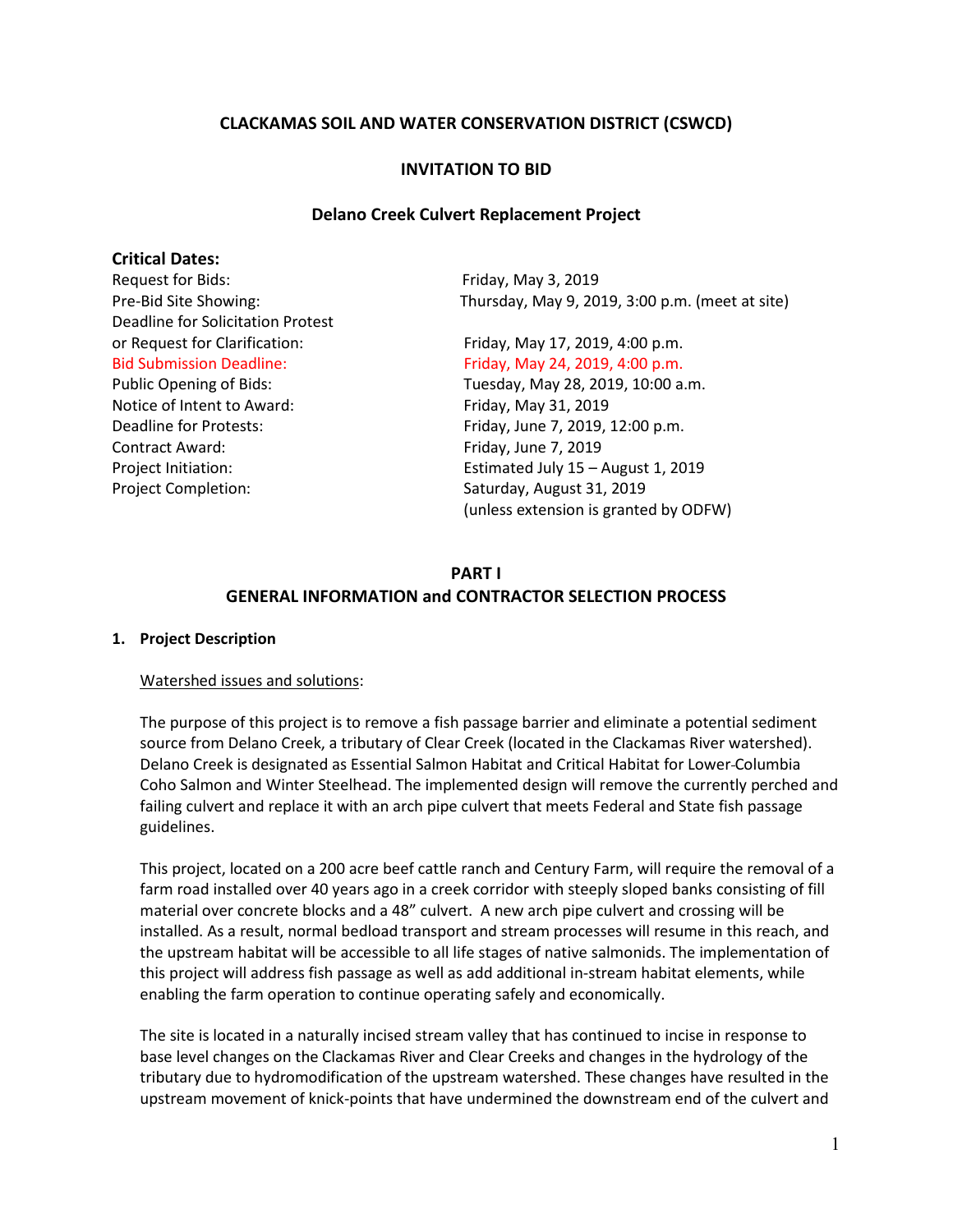caused extensive fill slope failure of the overlying road. Although the road is still currently usable, the risk of additional failure represents a significant risk to the farm operation. The new culvert foundation will need to be set at a location and elevation that limits the potential for undermining via stream erosion. Given the steepness of the valley walls, past head cutting that is currently arrested at the existing crossing, and the high energy condition in the channel, grade control, energy dissipation elements, and rock slope protection will need to be integrated into the project to protect any new structure. A roughened channel will need to be constructed at the new crossing to prevent further head cutting and prevent undermining of the culvert foundation. Rock slope protection will need to be incorporated to limit pile foundation exposure.

Bids are being requested for the following key components of the project (see bid sheet):

- Construction
- Materials procurement including culvert and rock
- Site remediation

The services to be provided are further described in Section II of this ITB.

Project location: The project site is on a private farm in the Redland area outside of Oregon City, Oregon. Address: 17572 S. Hattan Rd, Oregon City, OR 97045

Prevailing Wages: This project will be partially funded by federal funds, and is subject to payment of prevailing wages pursuant to the federal Davis-Bacon Act.

Performance and Payment Bonds: If a contract is awarded, the successful contractor will be required to provide separate performance and payment bonds for the full amount of the project.

Link to engineered drawings: See CSWCD website: [https://conservationdistrict.org](https://conservationdistrict.org/)

**2. Pre-Bid Site Showing.** A pre-bid site showing will be held at 17572 S. Hattan Rd, Oregon City, OR 97045 on Thursday, May 9, 2019, at 3:00 p.m. **Please RSVP** to Jenne Reische at (503) 210-6011 or [jreische@conservationdistrict.org](mailto:jreische@conservationdistrict.org)

# **3. Project Timeline**

Project work may begin after July 15, 2019 and as soon as a contract is signed and permits are secured. The in-water work window for this stream is from July 15 to August 31.

# **4. Closing Date for Bid Submissions**

All Bids must be received no later than **Friday, May 24, 2019, at 4:00 p.m.** Bids received after the specified time will not be considered. Bidders must submit one (1) signed original. Bidders may submit their Bids by email before the deadline, but must follow up with a signed original to be received before the May 24 deadline. An emailed copy will not substitute for the signed original.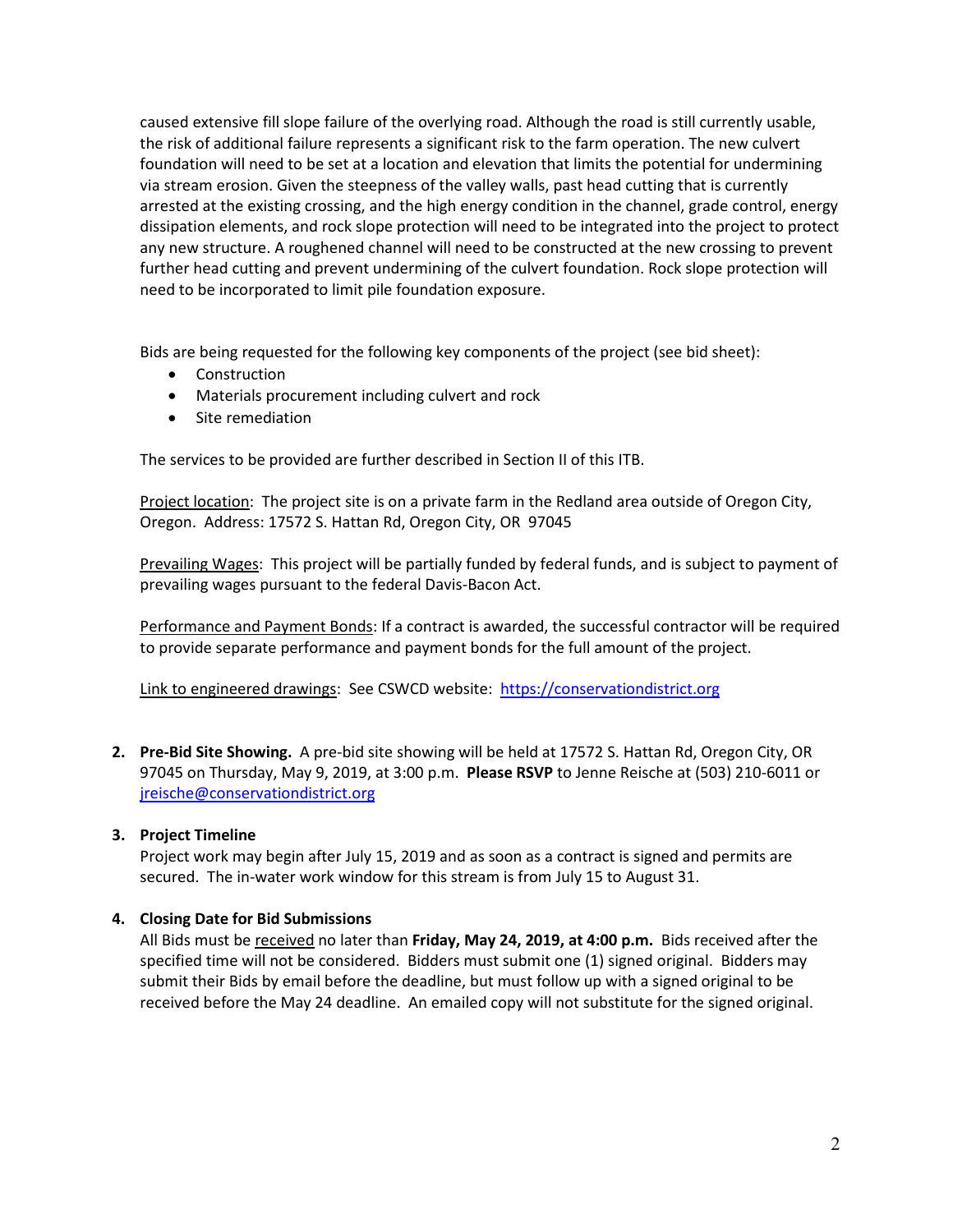#### **Submit Bid to:**

Eann Rains Clackamas Soil and Water Conservation District (CSWCD) 221 Molalla Ave., Suite 102 Oregon City, OR 97045 Phone: 503-210-6005 Email: [erains@conservationdistrict.org](mailto:erains@conservationdistrict.org)

Pursuant to ORS 279C.370, for Bids over \$100,000, within two hours of the Bid deadline, the Bidder shall submit a disclosure of the first-tier subcontractors that:

(A) Will be furnishing labor or will be furnishing labor and materials in connection with the public improvement contract; and

(B) Will have a contract value that is equal to or greater than five (5) percent of the total project bid or \$15,000, whichever is greater, or \$350,000 regardless of the percentage of the total project bid.

The disclosure of first-tier subcontractors must include the name of each subcontractor, the category of work that each subcontractor will perform and the dollar value of each subcontract.

Failure to submit this information by the disclosure deadline will result in a nonresponsive Bid. A nonresponsive Bid will not be considered for award.

### **5. Bids in Writing**

Bids must be typed and printed. No oral, handwritten, telephone, or facsimile Bids will be accepted.

### **6. Necessary Information**

Bids must contain all information requested in this document. CSWCD will not consider additional information submitted after the closing date and may reject incomplete Bids.

### **7. Cost of Preparing the Bid**

CSWCD shall not be liable for any expenses incurred by Bidders in either preparing or submitting Bids or in participating in the pre-bid meeting, bid evaluation/contractor selection process, and contract negotiation process, if any.

### **8. Bids Constitute Firm Offers; Signature Required**

Submission of a Bid constitutes Bidder's binding offer, which shall remain firm for a period of ninety (90) days from the closing date. An authorized representative of the Bidder must sign the original Bid in ink. By submitting the signed Bid, the Bidder agrees to be bound by the terms and conditions of the ITB and by all terms and conditions of the contract awarded.

### **9. Rejection of Bids; Cancellation of ITB**

CSWCD may reject a particular Bid or all Bids upon finding that it is in CSWCD's or the landowner's best interest to do so, and/or if the Bidder fails to meet the eligibility requirements as disclosed in this ITB. CSWCD may reject all bids and cancel this ITB at any time upon finding that it is in CSWCD's or the landowner's best interest to do so.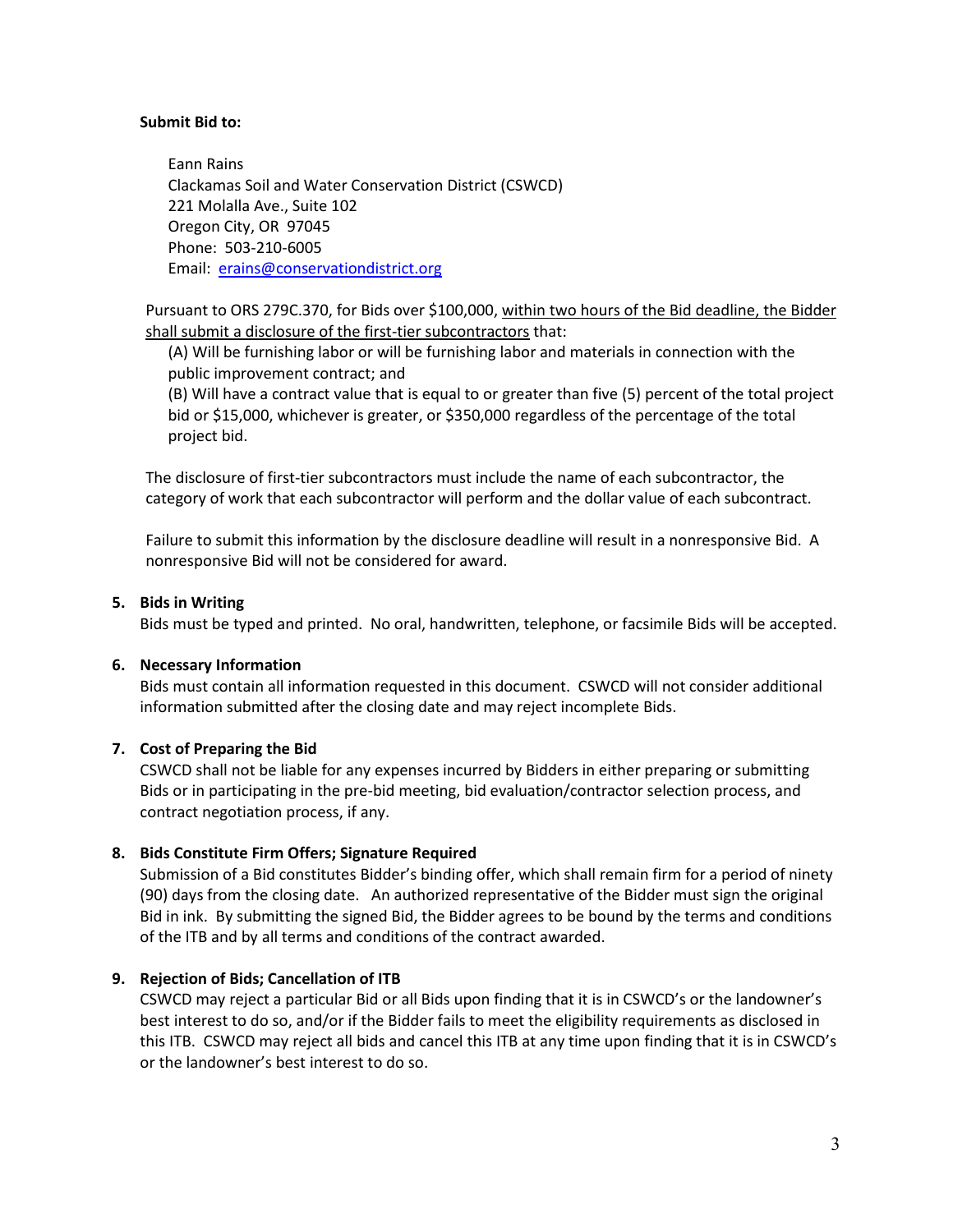#### **10. Requests for Clarification, Solicitation Protests.**

Requests for clarification or protests of the terms of the solicitation must be submitted in writing at least seven (7) business days before the deadline for submitting bids to:

Eann Rains Clackamas Soil and Water Conservation District (CSWCD) 221 Molalla Ave., Suite 102 Oregon City, OR 97045 Phone: 503-210-6005 Email: [erains@conservationdistrict.org](mailto:erains@conservationdistrict.org)

The written notice shall state with specificity the clarification being sought and/or the objection(s) to the solicitation, and the remedy requested, if any. When, in the District's discretion, the solicitation is required to be clarified or amended, a written addendum shall be made available to all bidders in the same manner in which the original solicitation was advertised and made available.

### **11. Notice of Intent to Award and Contract Negotiations**

CSWCD will provide a written Notice of Intent to Award to the highest-ranking Bidder. Estimated date of notification is May 31, 2019. A copy of the Notice of Intent to Award will also be emailed to all Bidders who submitted a Bid in response to this ITB. CSWCD will enter into negotiations with the highest ranking Bidder.

#### **12. Protest of Award**

A Bidder who claims to have been adversely affected by the award decision shall have until June 7 2019, at 12:00 p.m. to submit a written/emailed protest of the selection to the CSWCD contact listed on page 3 of this ITB. Protests submitted after that date will not be considered. The protest must specify the grounds upon which the protest is based.

### **13. Contract Award**

After expiration of the protest period and resolution of all protests, CSWCD will proceed with final award. Final award will be contingent upon successful negotiation of a contract within 14 days after the Notice of Intent to Award.

### **14. Evaluation Criteria**

Bids that are deemed responsive will be evaluated based on Bidder's demonstration of responsibility as provided in ORS 279C.375, and according to the following criteria:

- a. Work schedule initiation and completion dates.
- b. Approach to design and construction of the project, including project schedule and management to meet budget and timeline.
- c. Project organization, staffing, and management.
- d. Experience: Completion of similar projects/ability to clearly demonstrate the capacity to take on this type of project, and comments from Bidder's clients regarding the quality of the work.
- e. Evaluation and comparative assessment of aggregate bid price.
- f. Attendance at the pre-bid site showing.
- g. If necessary, CSWCD may obtain additional information from any or all Bidders.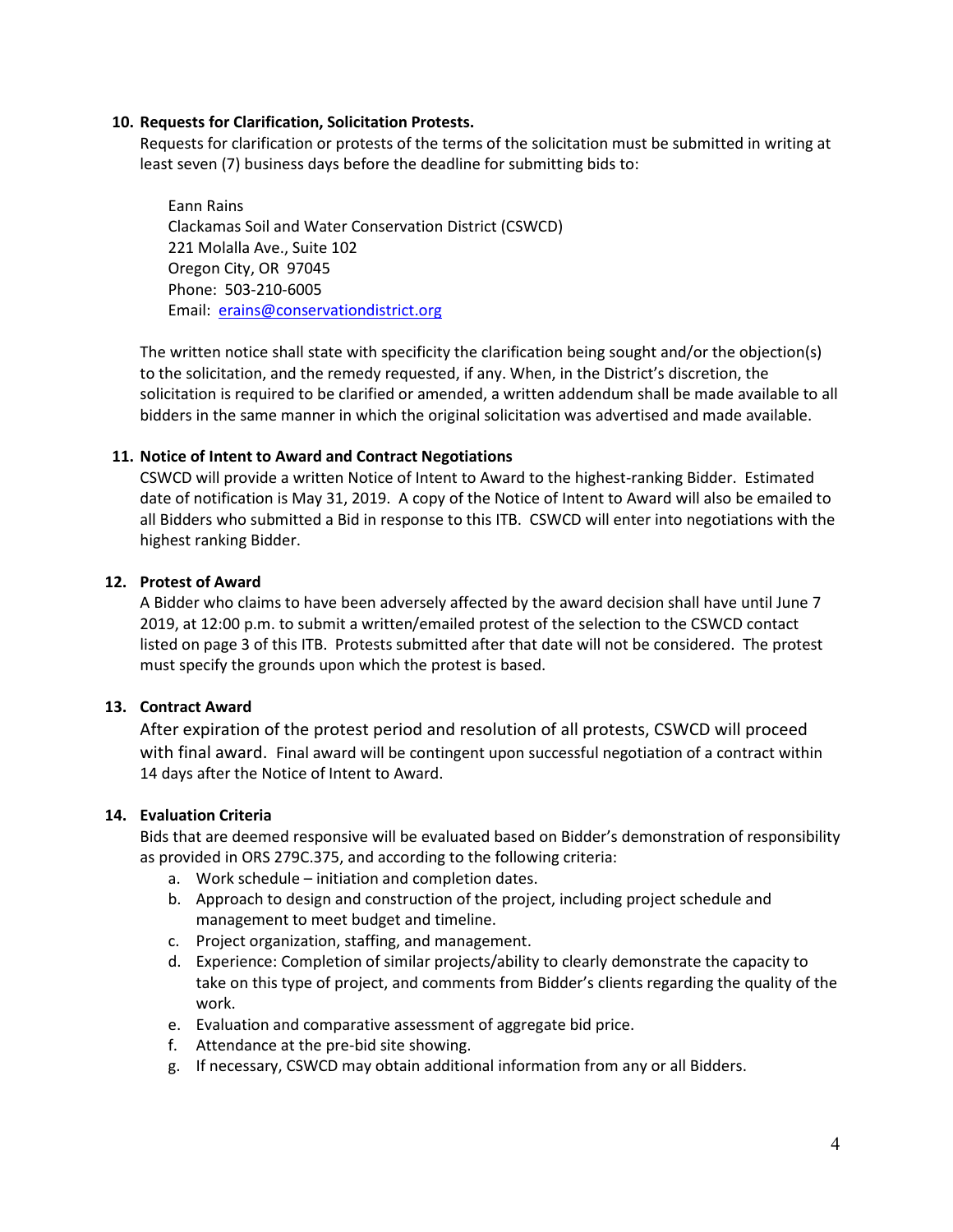# **PART II SERVICES TO BE PROVIDED**

### **1. Scope of Work**

All of the work, including all streambank shaping, excavation, and installation of in-stream elements, shall be done according to attached plans, drawings and specifications, and as directed on-site by the contract inspector (CSWCD or Waterways Consulting, Inc.).

The Oregon Department of Fish and Wildlife will perform fish salvage at the time of dewatering of the creek.

All construction shall be performed in a manner specified by the Clackamas SWCD or Waterways Consulting, according to the engineering drawings given to Contractor for the project. CSWCD technical staff and Waterways Consulting engineers will conduct onsite inspection during construction.

# **2. Equipment and Services to be Furnished by the Contractor:**

The Contractor must supply all equipment and experienced operators necessary to complete the work specified in the contract. In addition, the Contractor must furnish and cover:

- a. All costs of equipment, operation, and transportation.
- b. An experienced, qualified supervisor for crew.
- c. All required safety equipment and training for crew members in use of tools.
- d. Designated representative to supervise operations and represent the Contractor.
- e. Certified payroll documentation required to meet to applicable prevailing wage requirements.

### **3. Soil Erosion Prevention and Sediment Control**

It is imperative that the Contractor and any subcontractors perform the work in a manner that prevents soil erosion whenever possible and minimizes sedimentation into Delano Creek. The Contractor will be required to install erosion prevention/control measures before work begins and carry out regular inspection and maintenance of those measures for the duration of construction.

# **4. Regulations and Permits**

The Contractor shall, without additional expense to CSWCD, be responsible for complying with any federal and state laws, codes, and regulations applicable to the performance of the work. CSWCD will obtain the DSL/Army Corps of Engineers joint permit and Clackamas County permit. The Contractor is responsible for following the instructions as outlined in the permits. Any claims or penalties arising from failure to adhere to the permits are the responsibility of the Contractor.

### **5. Contractor Liability, Licensing, Insurance, and Prevailing Wage Requirements:**

The Contractor shall be responsible for all damages to persons or property that occur as a result of the Contractor's fault or negligence, and shall take proper safety and health precautions to protect the work, the workers, the public, and the property of others. CSWCD will provide liability and workers' compensation insurance for its own employees when they are on the work site. Contractor must be a licensed contractor with the State of Oregon (CCB #), and hold liability insurance with the following limits: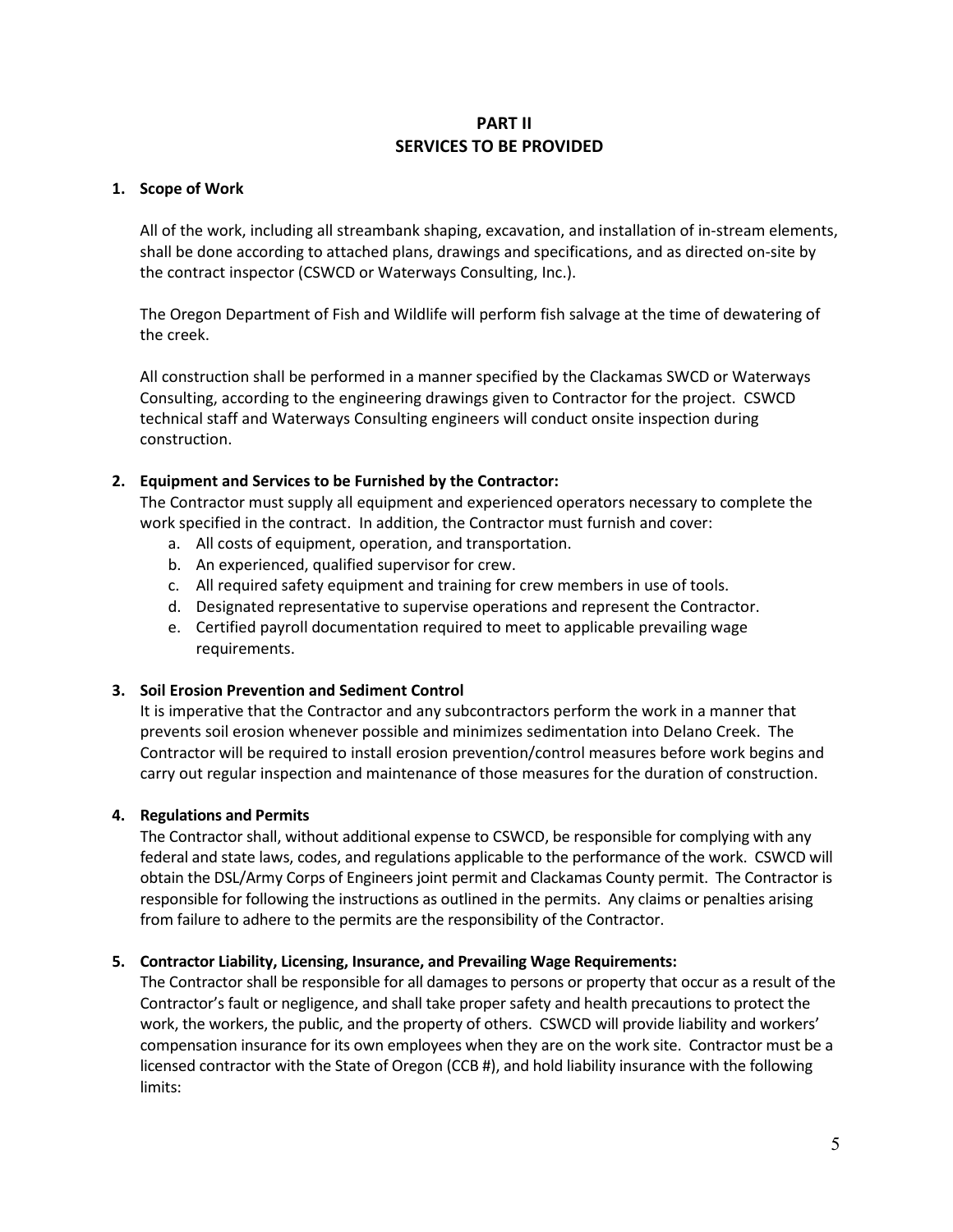- Commercial General Liability insurance with a combined single limit, or the equivalent, of not less than \$1,000,000 for each occurrence for Bodily Injury and Property Damage and not less than \$2,000,000 for the aggregate. The Contractor's Comprehensive General Liability policy will also include pollution coverage for loss or spill of fuels and lubricants contained in motorized equipment used on the project and released into the streambed or worksite. This coverage shall be noted on the Certificate of Insurance provided to CSWCD.
- Automobile Liability insurance with a combined single limit, or the equivalent, of not less than \$1,000,000 each accident for Bodily Injury and Property Damage, including coverage for owned, hired or non-owned vehicles, as applicable.
- Clackamas Soil and Water Conservation District, its officers, employees, and agents must be named on the Commercial General Liability, Automobile Liability, and Pollution policies (if Pollution policy is separate from Commercial General Liability) as an Additional Insured, with respect to the Contractor's services to be provided under the Contract.
- Contractor must also provide a certificate of workers' comp insurance.
- Contractor and all subcontractors are required to pay the appropriate Prevailing Wage Rate for work done on this project.

# **6. Site Maintenance**

The Contractor shall dispose of all refuse created by the Contractor's activities and such refuse shall be hauled off of the project area and disposed of in a lawful manner.

# **7. Environmental Effects**

The Contractor shall direct his or her activities in such a manner to minimize adverse effects on the environment. The Contractor will also be required to prevent contamination of soil and water by the Contractor's equipment, fuel, lubricants, etc. See also "Soil Erosion Prevention and Sediment Control" above.

### **8. Furnished Materials and Services:**

CSWCD or its designated agent will acquaint the Contractor with work areas and access roads, administer the contract, and oversee all work elements. In addition, CSWCD will provide:

- a. Periodic inspection of work for compliance and certification of Contractors' work.
- b. Map of project area.
- c. Design/construction details.
- d. Right of way/access agreements and any other necessary environmental or cultural clearances.

### **9. Point of Hire and Release**

Project point of hire and release shall be at the project site.

### **10. Payment**

One lump sum request for payment may be submitted to the Clackamas SWCD upon successful completion of the project. The Contractor shall contact CSWCD to request final inspection of work for payment. CSWCD will make payment within 30-60 days of receipt of an invoice, following final approval of all work.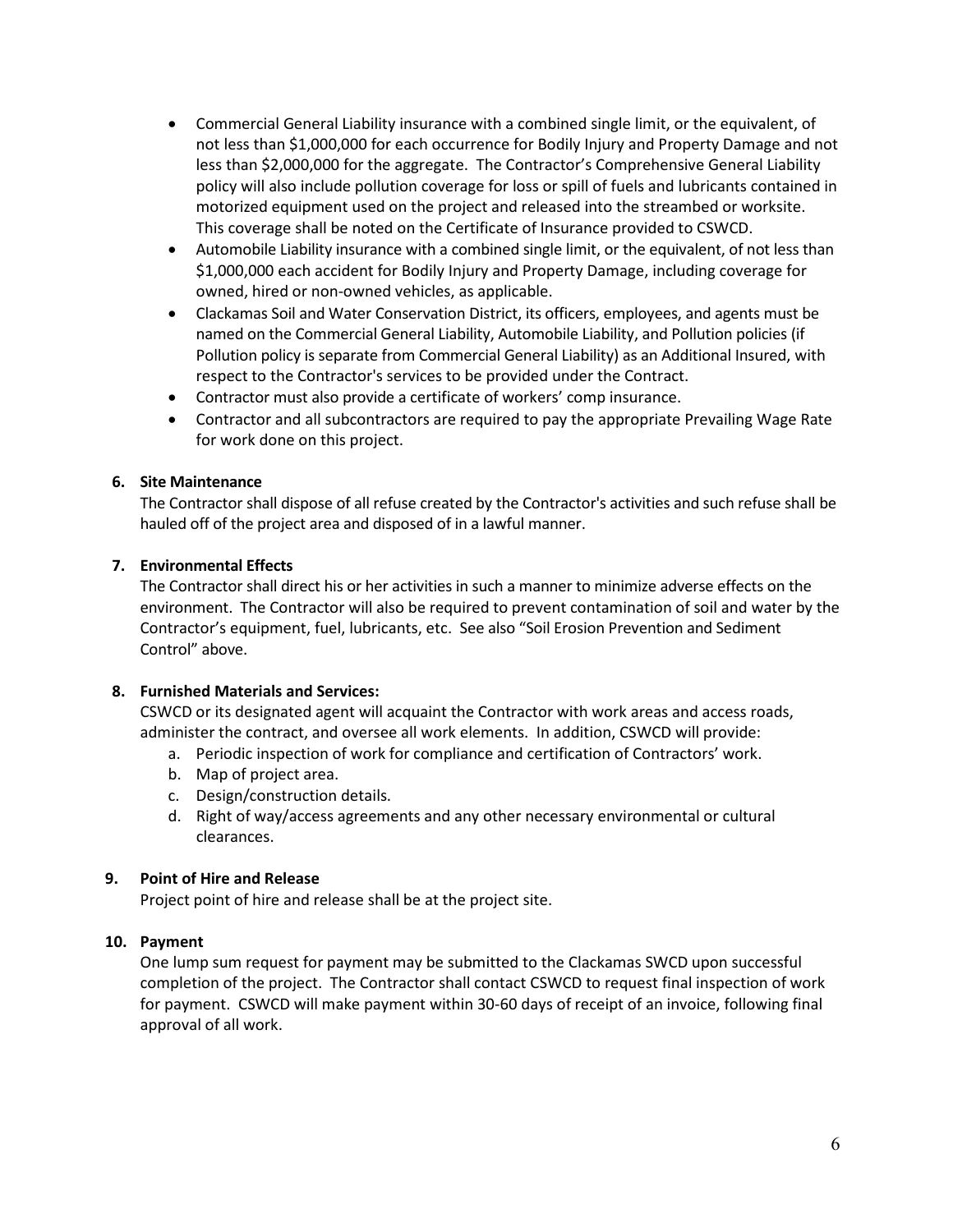# **PART III INFORMATION TO BE INCLUDED IN THE BID**

### **All Bids must include the following:**

### **1. Cover Letter.**

Address the Bidder's interest in the project and commitment to the obligations expressed in the ITB. The letter must be signed by an authorized representative of the Bidder and indicate that the Bidder accepts all of the terms and conditions contained in the ITB.

# **2. Contact Information and CCB Number.**

Provide CCB number and the name of the person(s) authorized to represent the Bidder in negotiations and signing of contract and other items.

# **3. Project Understanding**

Submit a narrative describing the Bidder's understanding of the project, identifying any significant and unique issues.

# **4. Experience and Capability of the Bidder and Project Staff**

Describe the Bidder's history, capabilities, and organization, as well as any special capabilities offered for this particular project. Include:

- a. List of key personnel, their role in the project, and their expertise.
- b. Name of the Bidder's lead person for this project.
- c. Name of the person who would be assigned as the Bidder's on-site supervisor.
- d. List of sub-contractors you are likely to bring in for the project, if applicable. This requirement is in addition to required subcontractor list submitted pursuant to section I.4 of this ITB.

Describe project team's experience:

- a. Performing in-stream and other tasks related to this project. Cite specific examples of instream construction/culvert replacement projects you have done.
- b. Grading.
- c. Following SLOPES requirements.
- d. Related to permit requirements (DSL, US Army Corps of Engineers, ODFW, NOAA-Fisheries/NMFS, and Clackamas County).
- e. Working with landowners.

# **5. Statement of Work/Project Approach**

Briefly describe the Bidder's approach to implementing the project. Outline the key elements, what the Bidder will do, and how it will be done.

Describe the management approach that will be used to address such things as avoiding conflicts, facilitating reviews, budget control, scheduling, change order management, and project closeout.

### **6. Erosion Prevention and Sediment Control, Protection of Water Quality**